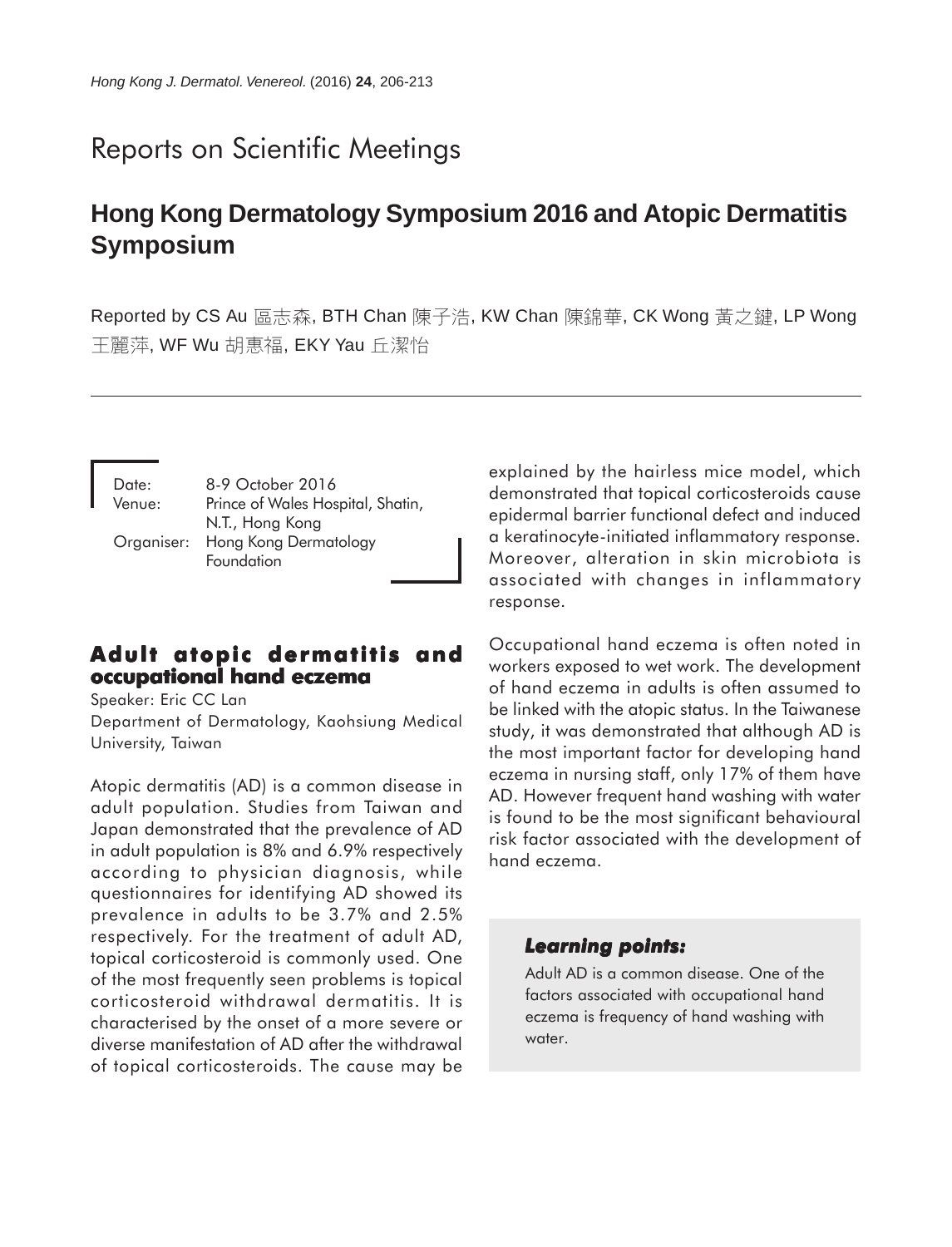# **Genetics in atopic dermatitis**

Speaker: Wen-hung Chung Department of Dermatology, Chang Gung Memorial Hospital, Taiwan

Atopic dermatitis (AD) is an inflammatory skin disease associated with genetic and environmental factors. Genetics, epidermal barrier function of the skin and autoimmunity are all related to AD.

Filaggrin is a key component of the epidermal differentiation complex of stratum corneum. Filaggrin mutation study among different populations showed that it is associated with increased risk of atopic sensitisation of allergic rhinitis and asthma. Whole genome sequencing of AD reveals multiple molecular pathways and mechanisms involved in AD. There are three main groups of genetic variants, including genes related to: 1) epithelial function, e.g. FLG, FLG2, SPINK5, SPRR3 etc.; 2) adaptive immunity, e.g. IL18 RAP, IL12, IL4, IL31, IL17A etc.; 3) innate immunity, e.g. TLR2, TLR4, TLR9 etc.

Advanced genetic studies can enhance the ability to identify potential gene mutations related to severe AD, thus provide novel insights to the genetic basis and management strategies for the management for AD.

# **Diabetic foot ulcer foot ulcer** − **a podiatrist podiatrist perspective**

Speaker: Sarah PS Tse

Department of Podiatry, Kwong Wah Hospital, Hong Kong

Diabetic foot ulceration (DFU) is a common complication of diabetes mellitus (DM) worldwide. The main causes include peripheral neuropathy, peripheral vascular disease and trauma. DM foot risk categorisation helps to determine treatment approach and to predict prognosis. The podiatrist plays an important role in the prevention and management of DFU. Podiatry input is essential for the early detection of vascular and neurological deterioration, biomechanical assessment, appropriate patient education programmes, provision of sharp debridement and wound management, and use of special wound dressings. Optimal care from a multidisciplinary team for DFU, including the assessment of adequate arterial blood supply for healing, assessment of neuropathy, diagnosis and treatment of infection are vital for the prevention and treatment of DFU. Patient education and empowerment are also part of the prevention and management goals.

### *Learning points: Learning*

Optimal care from a multidisciplinary team, including the podiatrist is vital for prevention and treatment of DFU.

# **Update on human papillomavirus (HPV)**

Speaker: Paul KS Chan Department of Microbiology, The Chinese University of Hong Kong, Hong Kong

There are about 200 types of human papillomavirus (HPV) identified to date. Human papillomavirus infects keratinocytes and causes cutaneous and mucosal lesions, including genital and oral lesions. A survey conducted in

### *Learning points: Learning*

AD is associated with both genetic and environmental factors. The three main groups of genetic variants in AD include genes related to: 1) epithelial function, 2) adaptive immunity and 3) innate immunity.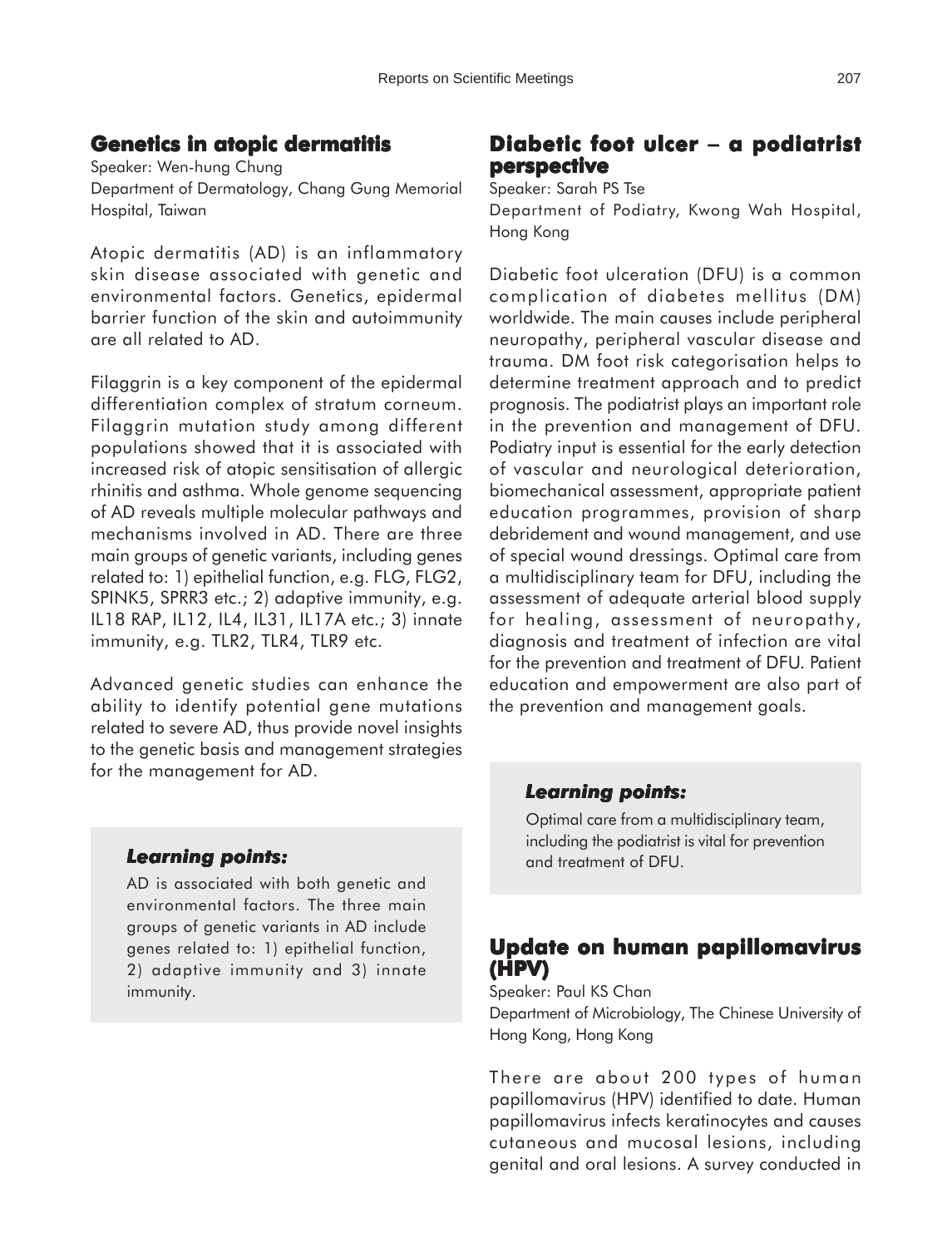Hong Kong showed that about one in ten adult women (21-45 years old) carry HPV in the cervix. Risk factors for HPV include greater lifetime number of sexual partners and smoking. Transmission and acquisition of HPV is mainly through sexual contact and mother to newborn (vertical transmission). Fomites may also play a role as the virus is quite resistant to disinfection. It can cause cervical cancer and cancer of anus, vagina, vulva and penis. It is also associated with oropharyngeal cancer. With improved screening tools and the availability of prophylactic vaccines, the incidence of cervical cancer is expected to decrease in countries that can afford these preventative strategies. However, the overall incidence of oropharyngeal cancers, which have been shown to be associated with HPV, is on a rising trend. Currently, there are three types of HPV vaccine available, including the bivalent, quadrivalent and 9-valent vaccines.

#### *Learning points: Learning*

HPV can cause cervical cancer and other cancers including oropharyngeal cancer. There are three types of HPV vaccine available currently.

### **Staphylococcus in eczema: friends or foes**

Speaker: Ellis KL Hon Department of Paediatrics, the Chinese University of Hong Kong, Hong Kong

Atopic dermatitis is a common chronic relapsing dermatological disease. Atopic dermatitis is present in about 15% of children. Colonisation or infection by *Staphylococcal aureus* (SA) is believed to be an important factor in the pathophysiology of atopic dermatitis. Acute exacerbation or severe form of atopic dermatitis may be related to staphylococcal colonisation or infection. Treatment of staphylococcal colonisation or infection may result in improvement of quality of life and disease

control. *Methicillin-resistant staphylococcal aureus* infection is uncommon in patients with atopic dermatitis. Cloxacillin is the drug of choice in treatment of SA infection. However, anti-staphylococcal drugs and antiseptic agents are not the mainstay of treatment even for moderate to severe atopic dermatitis. There is no evidence on the benefit of oral or topical antibiotics in non-infected atopic dermatitis, and the clinical effects of antibiotics on infected atopic dermatitis are likely to be transient. Further research is required to study the use of antibiotics and antiseptics for reducing disease severity.

*Staphylococcus epidermidis* is often considered to be a commensal bystander in the skin microbiota. *Staphylococcus epidermidis* strain JK16 inhibits biofilm formation by SA, and it was believed that this inhibitory strain may have a role in the pathophysiology of atopic dermatitis and the organism may be associated with more severe form of disease.

#### *Learning points: Learning*

*Staphylococcus aureus* is implicated in the pathophysiology of atopic dermatitis. The role of *Staphylococcus epidermidis* has to be explored by further studies.

# **Prevention of atopic dermatitis: atopic dermatitis: an evidence based review**

Speaker: Dominic YK Lai Private Practice, Hong Kong

There is currently conflicting evidence in primary prevention of atopic dermatitis in high risk children. Dr. Lai presented the current evidence of different measures in prevention of atopic dermatitis.

It was demonstrated that daily use of emollient since birth in high risk newborns may prevent the development of atopic dermatitis. Exclusive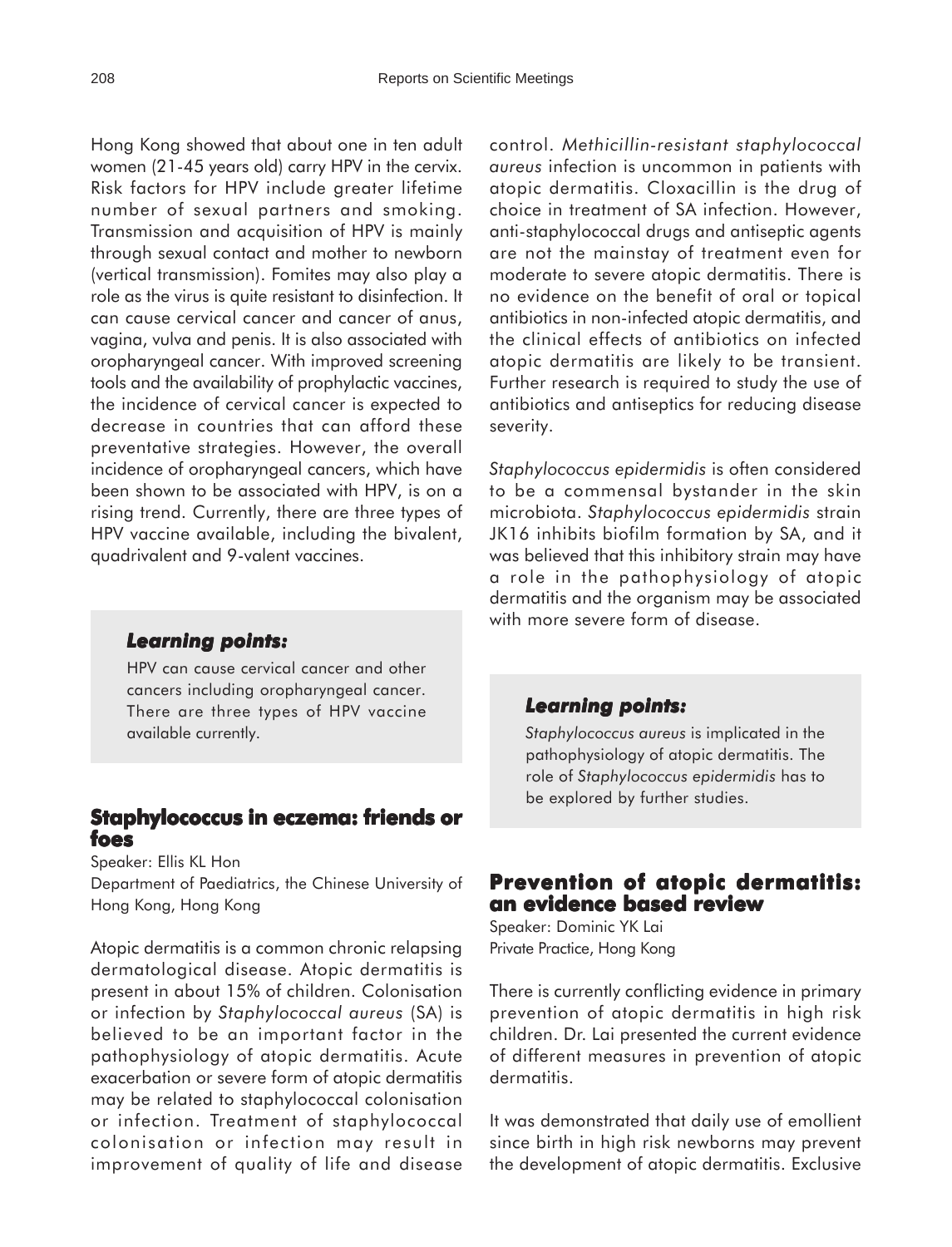breastfeeding for at least six months may reduce the risk of developing atopic dermatitis in high risk infants who have family history of atopy. There is limited evidence that prolonged feeding with a hydrolysed formula compared to a cow's milk formula may reduce infant and childhood allergy. Antigen avoidance diet in a high-risk woman during pregnancy or lactation is unlikely to reduce her risk of giving birth to an atopic child and may pose a risk of maternal or fetal nutritional deficiency. The evidence of probiotics in prevention of atopic dermatitis is still unclear. The efficacy of probiotics may depend on the timing, dose and specific probiotic used. The role of vitamin D in prevention of atopic dermatitis is still controversial.

#### *Learning points: Learning*

Primary prevention of atopic dermatitis in high risk children remains a controversial issue. Further randomised control trials are required to determine measures that prevent atopic dermatitis.

## **Update in management of atopic dermatitis**

Speaker: Yoke-chin Giam National Skin Centre, Singapore

Atopic dermatitis is the most common skin disease in childhood and runs a chronic relapsing course. Barrier dysfunction, skin inflammation and immune dysregulation play a role in the pathogenesis of atopic dermatitis. Genetic studies of atopic dermatitis have been performed concerning skin barrier dysfunction including filaggrin gene mutation, which leads to an early onset and more severe phenotype. More genes on skin barrier, innate and adaptive immune systems have been found to have an association with atopic dermatitis and may give rise to multiple phenotypes. The advancement of genetic research may result in a new molecular taxonomy of atopic dermatitis.

Compared to adults, treatment of paediatric atopic dermatitis is different. Individual countries have developed their own guidelines. In general, these standard guidelines have been effective on management of atopic dermatitis regarding to different severity. The use of proactive topical calcineurin inhibitors for subclinical inflammation in long term management of atopic dermatitis are currently preferred in some places. Newer emollients contain ceramides which help barrier repair and reduce transepidermal water loss. These represent a safe and useful adjunct in the treatment of childhood atopic dermatitis. It is also proposed that earlier use of emollients during neonatal period in babies at risk may have a preventive effect. Newer drugs include dupilumab, an interleukin-4 inhibitor, and topical phosphodiesterase-4 inhibitor. Alternative options like immunotherapy, probiotics, prebiotics and vitamin D lack convincing evidence in treatment of atopic dermatitis. Lastly, the psychosocial impact of childhood atopic dermatitis should not be overlooked during the management of atopic dermatitis.

#### *Learning points: Learning*

More genes have been found to have an association with atopic dermatitis. Newer drugs include ceramide-containing emollients, biologics, and topical phosphodiesterase inhibitors.

# **Food allergies in atopic dermatitis allergies in dermatitis** − **evaluation and management and**

Speaker: Mark Koh

Dermatology Service, KK Women's and Children's Hospital, Singapore

Food allergy has been reported in some children with atopic dermatitis, which can be IgE or non-IgE mediated. Risk factors include young age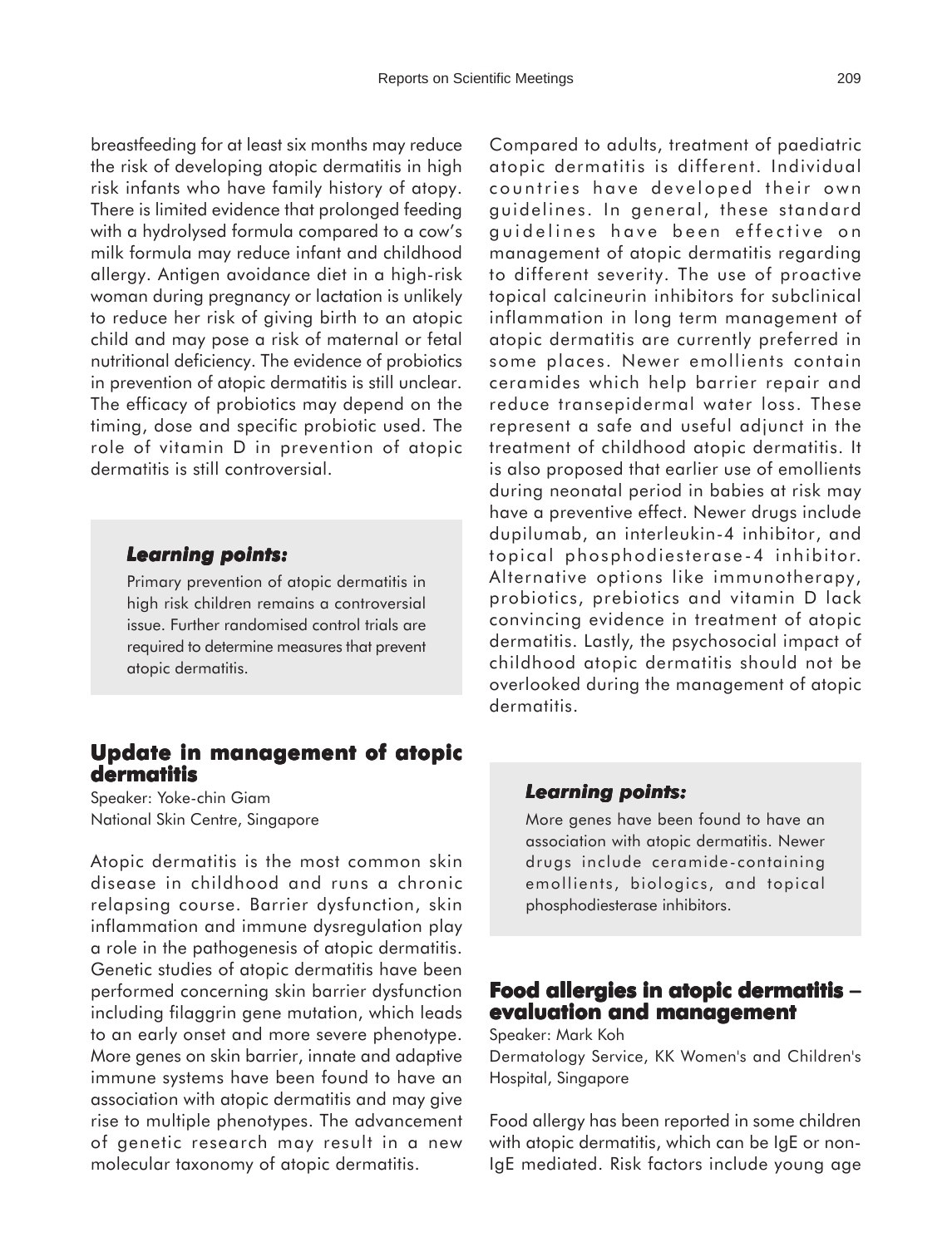(<2 years), moderate to severe atopic dermatitis, early onset eczema (before 3 to 6 months). In Hong Kong, studies showed that egg yolk, egg white are the most common food items leading to sensitisation, followed by shrimp, peanuts, crab and lobster.

Indications for investigating suspected food allergies in children with atopic dermatitis include immediate reaction to single foods, moderate to severe atopic dermatitis despite optimal treatment (especially in young infants and children <2 years), failure to thrive, presence of GI symptoms, repeated delayed reactions, change in behaviour, and before introduction of variety of foods.

Common investigations include the skin prick test and serum specific IgE levels. Others include atopy patch test, basophil activation test and the gold standard diagnostic test is oral food challenge test. Skin prick test provides a cheap and convenient way for detecting IgE-mediated allergy. It can give instant results. However it cannot distinguish between sensitisation and true allergy. It is not useful in non-IgE mediated allergies, drug allergies and dermographism. It gives a high negative predictive value. Positive result requires clinical correlation unless a large wheal (mean diameter >7 mm) is seen.

Specific IgE assays have similar sensitivity and specificity to the skin prick test but are expensive and the result is not immediately available. It is preferred over the skin prick test in dermographism, extensive skin disease and inability to stop antihistamine. However, a positive test only indicates sensitisation rather than allergy. False positive results can occur in patients with a high total IgE. Higher antibody level predicts a higher chance of symptoms on exposure of the allergen.

Management of food allergy includes avoidance of allergic foods, prescription of antihistamine and EpiPen (epinephrine) injection for type 1 reaction, multi-disciplinary eczema-allergy clinic assessment and desensitisation. Maternal dietary avoidance has not been shown to have a protective effect on atopic dermatitis.

#### *Learning points: Learning*

Moderate to severe atopic dermatitis despite optimal treatment especially under two years old should be considered for investigation of food allergy.

# **Mohs micrographic surgery in the periocular region**

Speaker: Kelvin KL Chong Department of Ophthalmology and Visual Sciences, The Chinese University of Hong Kong, Hong Kong

Basal cell carcinoma and sebaceous gland carcinoma are the most common skin cancers in the periocular region. Traditional excision using arbitrary surgical margins does not allow for tissue-sparing, and excision of tumours close to the medial canthus may result in lacrimal outflow injury.

Mohs micrographic surgery (MMS), also known as chemosurgery, was developed in 1930s by a US surgeon, Dr Frederic E. Mohs. It requires close collaboration between the dermatopathologist, surgeon and an experienced cryosection technician. It can achieve the maximum tissue preservation with clinical margins of less than 1 mm. However it has higher requirements in terms of time, medical staff involved and resources. Also, training for Mohs surgery is not available in Hong Kong.

The speaker and his team recently proposed a multidisciplinary model with a standardised protocol to achieve the merit of MMS in a team manner. They streamlined the cryosection procedure and achieved a significantly shorter turnover time for each level of Mohs removal, which was comparable or probably shorter to the standard frozen section technique.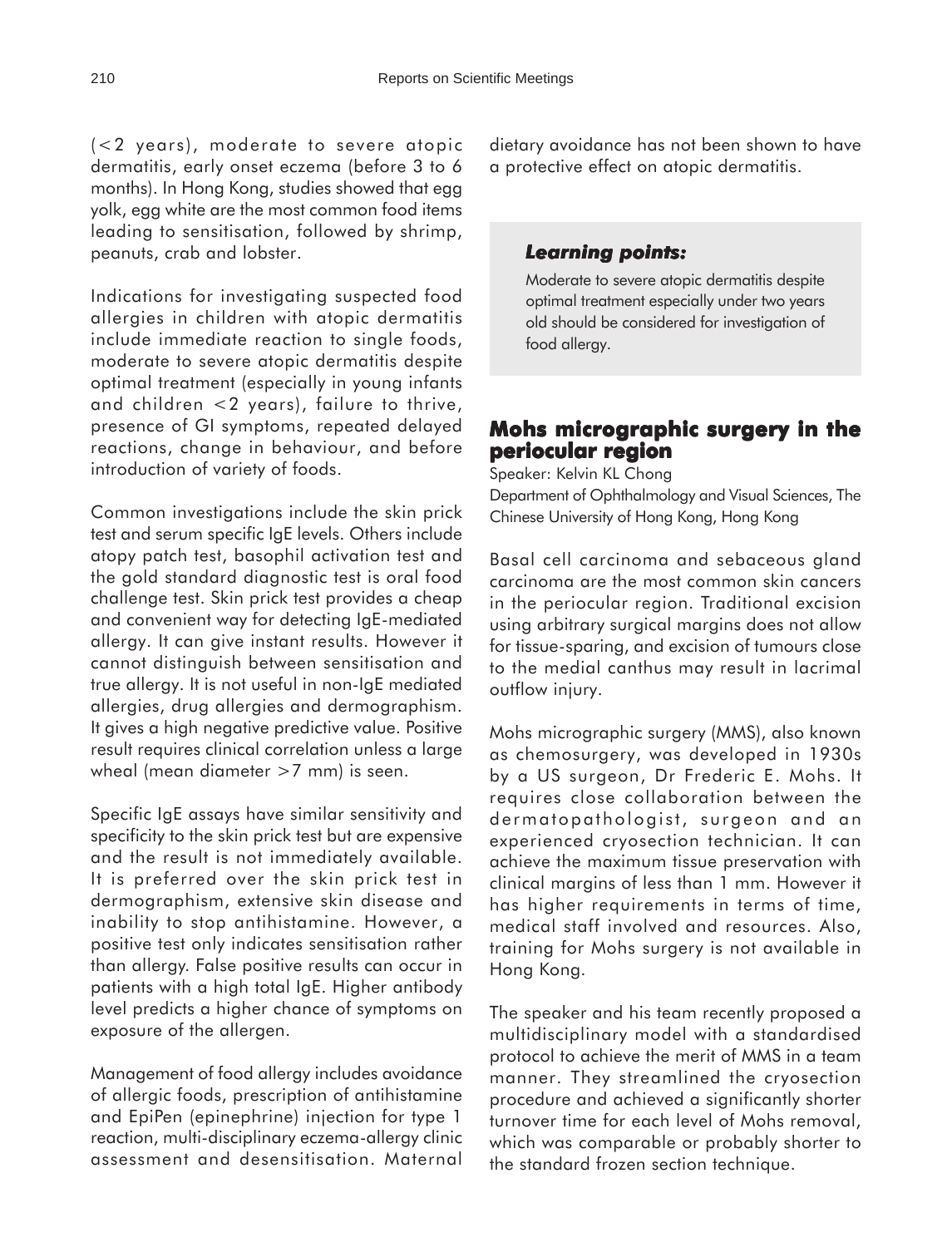Twenty patients with biopsy-proven BCC were successfully treated under the protocol. No local recurrence was seen after a mean duration of follow up for 60 months.

#### *Learning points: Learning*

MMS is a safe and effective treatment for periocular skin malignancy.

# **What's new in paediatric dermatology?**

Speaker: Yoke-chin Giam Department of Paediatric Dermatology, National Skin Centre, Singapore

The following entities were discussed:

Enterovirus 71 and Coxackie A6 are the most common enteroviruses affecting Chinese children in Singapore. Coxackie A6 infection may cause atypical HFMD with a more severe presentation, high fever, atypical rash distribution and post-illness onychomadesis.

Symptoms and signs for suspected Zika virus infection include fever and maculopapular rash, and any of arthralgia, myalgia, headache and conjunctivitis. Mothers with Zika virus infection during pregnancy may give birth to infants with microcephaly. Testing is advised for symptomatic pregnant women, or asymptomatic pregnant women with a history of sexual exposure to an infected male partner. Testing with a 5 ml urine sample is preferred.

When annular urticaria (urticaria multiforme) is compared with erythema multiforme, the former is more commonly triggered by a viral illness or medications. It has shorter duration (<24-48 hours). Pruritus, limb or mucosal oedema may be present.

Increased trans-epidermal water loss in early infancy may indicate a risk of atopic dermatitis

(AD) later on. Early emollient use (within 3 weeks to 6 months) reduces the subsequent risk of AD in high-risk group with a positive family history. Co-existing allergic contact dermatitis is often overlooked in AD patients. Patch testing should be considered in AD patients who fail to respond to treatment, patients with atypical/changing distribution, hand eczema in working population, or before initiation of immunosuppressants.

Methyisothiazolinone present in wet baby wipes can cause perianal dermatitis. Other sources include fabric softener, hair shampoo/ conditioner and paint.

Port-wine stains follow the lines of mosaicism. The somatic mutation involves the GNAQ gene. Frontotemporal, hemifacial and median patterns predict a higher risk of Sturge-Weber syndrome.

### *Learning points: Learning*

Coxackie A6 infection may present with atypical HFMD. Early use of emollient and appropriate use of patch test improves outcome in AD patients.

# **Phototherapy for paediatric skin conditions**

Speaker: Mark Koh Department of Dermatology, KK Women's & Children's Hospital, Singapore

Phototherapy can be used for children with photo-responsive dermatoses that are not adequately controlled by topical medications alone. Phototherapy carries lower risks than systemic immunosuppressive agents. Some of these photo-responsive dermatoses include psoriasis, atopic dermatitis, vitiligo, mycosis fungoides and pityriasis lichenoides. Narrow band UVB is the most utilised form of phototherapy for children. Topical PUVA is an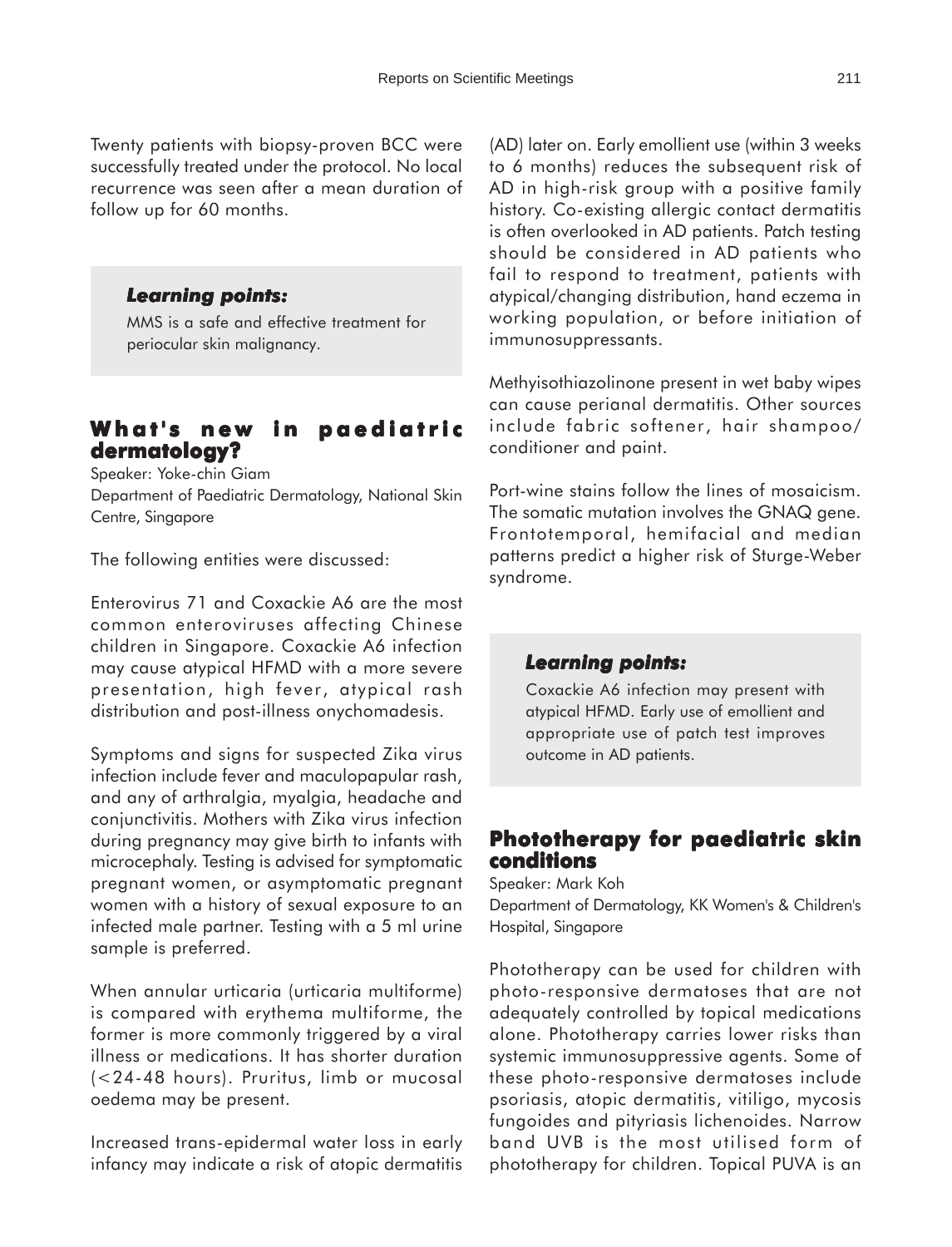alternative option in selected conditions. Targeted phototherapy can be used for localised lesions to avoid unnecessary UV exposure of unaffected skin. When phototherapy is indicated, it is crucial to consider the ethnicity and skin type of patient and the corresponding risk of carcinogenesis. Phototherapy should be performed by physicians and nurses who are experienced in managing children, in a childfriendly environment.

#### *Learning points: Learning*

Phototherapy can be a useful treatment modality for photo-responsive dermatoses in children.

## **Update on the management of Update on of rosacea**

Speaker: Alex WS Lam Dermatologist, Private Practice, Hong Kong

Rosacea is a common chronic inflammatory facial skin condition. It can be classified into four subtypes according to clinical features which may overlap. These include erythematotelangiectatic rosacea, papulopustular rosacea, phymatous rosacea and ocular rosacea. The pathogenesis of rosacea remains unclear. The possible causative factors include exaggerated immune response, neurovascular dysregulation and impairment of skin barrier function. These factors serve as potential targets for intervention. As patients often have multiple concomitant facial inflammatory dermatoses, a multimodal tailored approach is often needed to tackle a wide range of symptoms.

#### *Learning points: Learning*

An understanding of pathophysiology of rosacea can allow a more rational approach to rosacea treatment.

# **Pathogenesis of arsenical cancers in dermatology**

Speaker: Abel CH Lee

Department of Dermatology, Kaohsiung Chang Gung Memorial Hospital, Taiwan

Arsenic is classified as a group I human carcinogen by the International Agency for Research on Cancer. Long term exposure to inorganic arsenic via ingestion or inhalation is associated with development of cancers in urinary bladder, skin, lung, kidney and liver in susceptible people. The most common arsenical cancer is skin cancer, among which Bowen's disease, a carcinoma in situ, comprises the majority. Microscopically there is epidermal keratinocyte proliferation, abnormal differentiation and moderate immune cell infiltrates. After decades, it may become invasive and penetrate basement membrane. Multidisciplinary approach has been utilised to investigate the molecular mechanisms of arsenic carcinogenesis, including mitochondrial regulations and immune interactions. Arsenic is found to increase mitochondrial oxidative stress which contributes to increased oxidative damage and mutations to mitochondrial DNA in keratinocytes and in tumour tissue of patients with arsenical skin cancers. Aberrant mitochondrial biogenesis mediates the arsenicinduced proliferation in keratinocytes. Chromosomal abnormality, oxidative stress and altered growth factors may be involved in arsenic carcinogenesis. Mitochondria, particularly its biogenesis, might be a potential therapeutic target for the arsenic-induced skin malignancies.

#### *Learning points: Learning*

The interaction of abnormal immune responses and aberrant cell proliferation in arsenic-induced Bowen's disease provides a good model to study the early stages of chemical carcinogenesis.